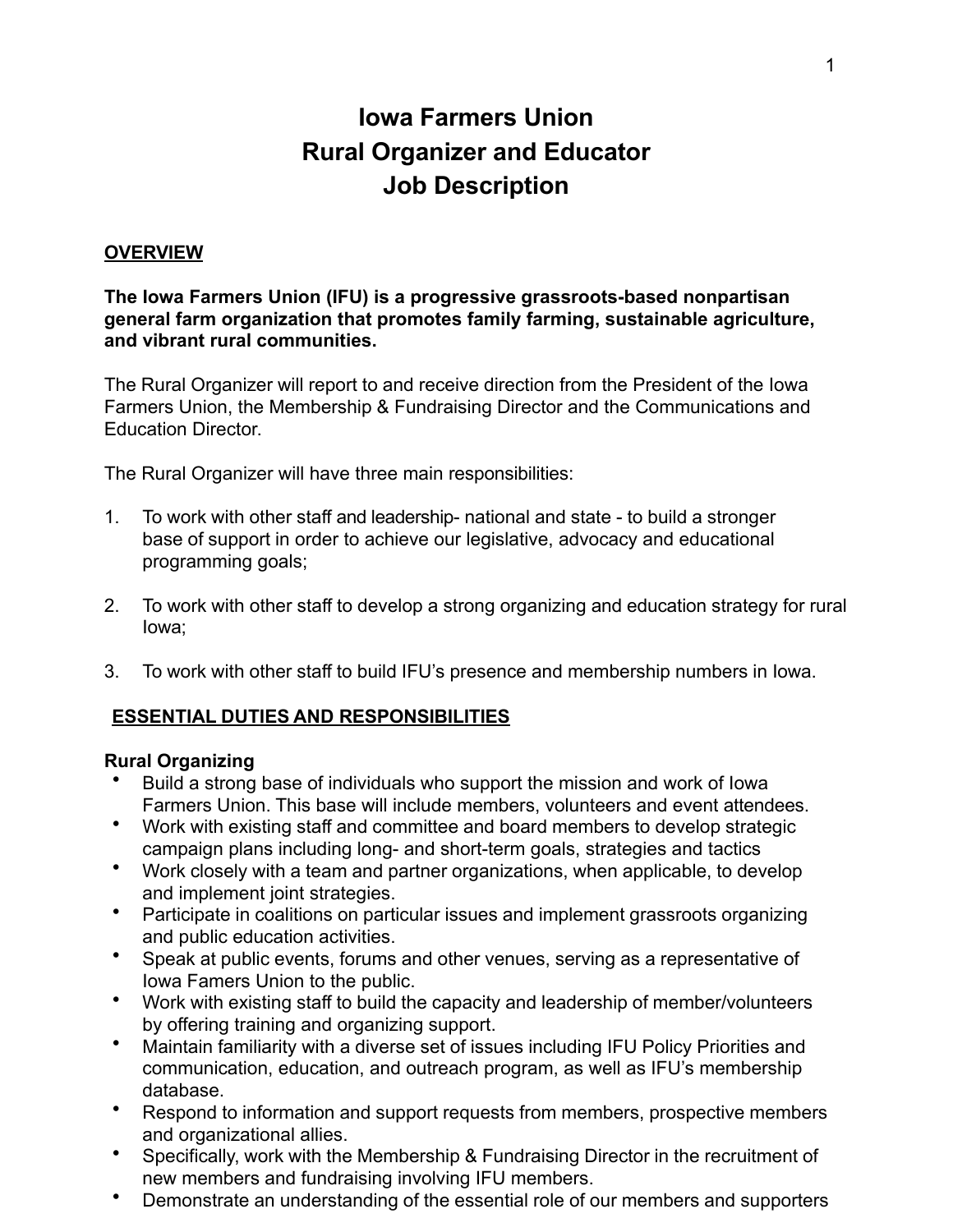and consistently serve as an ambassador for IFU and our work.

- Participate in or attend events and other activities as appropriate that are organized for supporters and donors. Be cognizant of fundraising opportunities and share contacts and information that will help build and sustain IFU.
- Duties will sometimes require travel throughout the state of Iowa (and perhaps beyond) to carry out the above duties. At times this will require overnight stays and/ or work outside regular office hours. Remuneration of mileage and lodging costs will be made. Hours worked beyond an employee's regular works hours are paid back through compensatory hours, familiarly known as 'comp time'.
- Work under the direct supervision of the Iowa Farmers Union President. Assist in creating reports for IFU Board of Directors meetings.All staff are under the supervision and direction of the IFU President.
- Carry out or assist with other duties, as assigned.

### **Event Planning and Evaluation**

- Assist with designing programming and resources to achieve IFU's education and membership development goals.
- Identify topics, presenters, and delivery methods that provide valuable and accessible education to program participants.
- Coordinate pre-event logistical support, including scheduling, participant travel booking, vendor coordination, and agenda drafting.
- Represent IFU by hosting both in-person and virtual programming aimed towards furthering IFU's mission.
- Attend and support IFU educational meetings and events.
- Develop strategies for evaluating and improving programming with respect to participant satisfaction, achievement of educational objectives, and DEI goals.
- Facilitate post-event follow-up and engagement to increase participants' involvement in Farmers Union and related leadership opportunities.

### **Communications and Outreach**

- Coordinate with Communications Director to effectively communicate IFU program information, including overarching goals, content, and target audience.
- Assist with the creation and drafting of web-based content, handouts, and other resources used for outreach and educational purposes.

## **Partner Management and Operational Support**

- Identify and develop strategies to evaluate organizational data and methods to more effectively retain members and educational program participants.
- Assist with marketing of IFU educational programs.
- Maintain relationships with organizational partners and identify opportunities for collaboration in areas beyond existing work.
- Represent IFU at partner meetings and events.
- Attend meetings and events hosted by prospective partners to identify opportunities to expand scope of work and reach underserved groups.

# **QUALIFICATIONS**

To perform this job successfully, the person in this position is expected to have and/or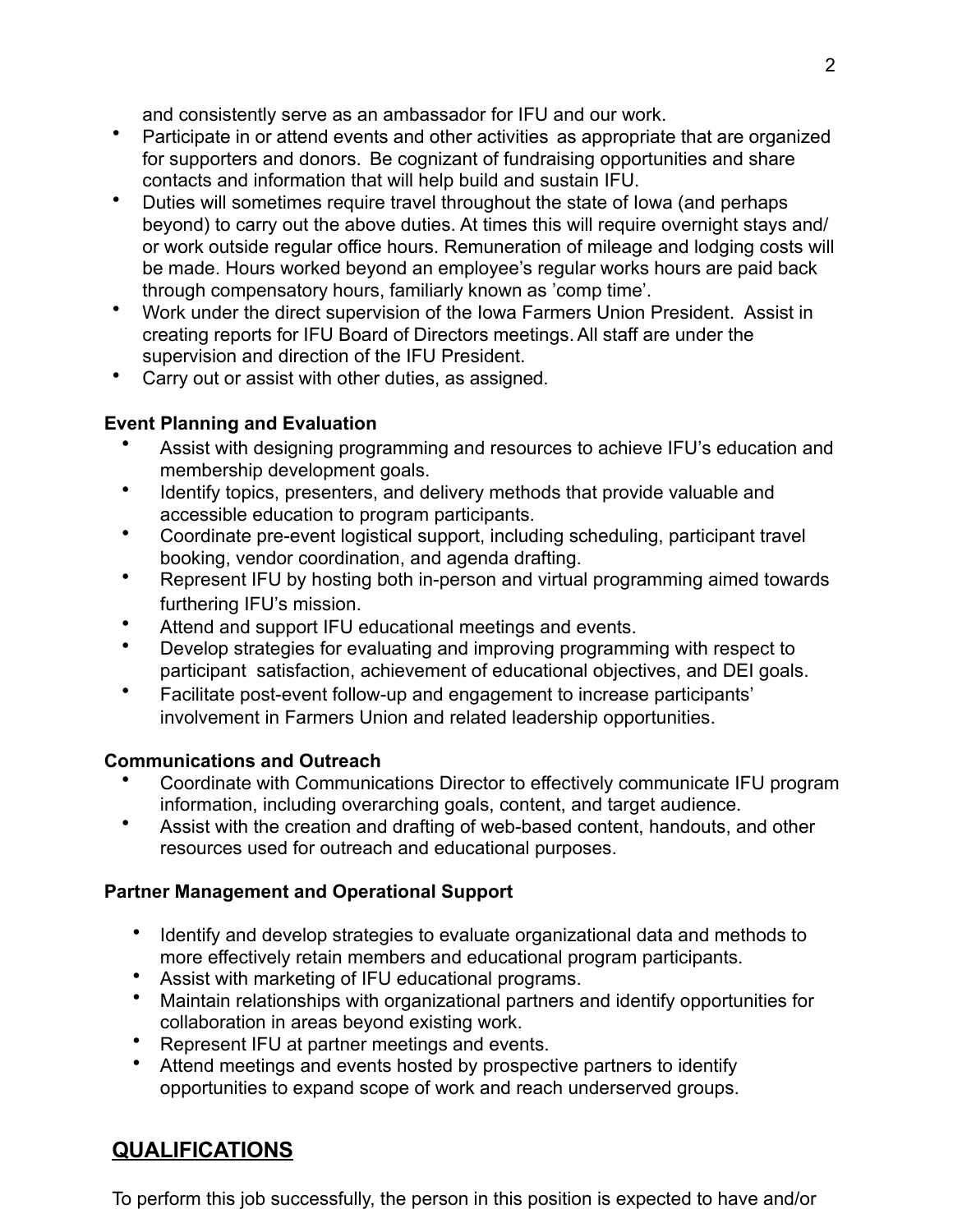develop a complete understanding of IFU's strategic organizing model and an ability to balance multiple strategic campaigns and targets simultaneously. The employee will be expected to work closely with the Membership & Fundraising Director, Communications and Education Director, volunteers and organizational allies to ensure campaigns move forward to achieve programmatic goals.

It is essential that the candidate has a valid driver's license; a good driving record; and a reliable vehicle up to travel on all roads. Travel and in-person engagement is a significant part of this position.

The requirements listed below are representative of the knowledge, skill, and ability required to fill the role of Organizer and Educator. Reasonable accommodations may be made to enable individuals with disabilities to perform the essential functions.

## **COMPETENCIES:**

- *Education and Experience:* Bachelor's degree or relevant and equivalent work experience is required along with a demonstrated success with program or project management. Candidates must have a strong familiarity with progressive agriculture and rural issues.
- *Computer Skills:* The candidate for position of Rural Organizer and Educator should be able to work in a computerized environment and have adequate knowledge of word processing, email, internet and spreadsheet software and should have skills in zoom meeting and webinar management. Programs include: Microsoft Word, Pages, Excel and Power Point, as well as proficiency with working with a database. (IFU currently uses CiviCRM.)
- *Interpersonal Skills:* Ability to meet and converse with a wide variety of people; ability to represent IFU in a positive way in terms of attitude and appearance; maintains confidentiality as required; remains open to others' ideas; and exhibits a willingness to take direction from others, as well as a willingness to try new ways of doing things.
- *Oral Communication:* Speaks clearly and persuasively in positive or negative situations; listens and gets clarification when needed.
- *Written Communication:* Writes clearly and informatively; edits work for spelling and possesses excellent grammar and proofreading skills; presents numerical data effectively; and is able to read and interpret written information.
- *Planning / Organizing:* Prioritizes and plans work activities; uses time efficiently and develops realistic action plans; meets deadlines and adheres to specific time lines; tracks multiple processes to meet goals for timeliness.
- *Quality Control:* Demonstrates accuracy and thoroughness and looks for ways to improve and promote the quality of their own work; promotes and upholds office policies and procedures.
- *Adaptability:* As no two work days will be exactly alike, the candidate must possess the ability to adapt to changes in the work environment; handle several projects concurrently; be able to deal with frequent change, delays or unexpected events.
- *Problem Solving:* Identifies and resolves problems in a timely manner; gathers and analyzes information skillfully.